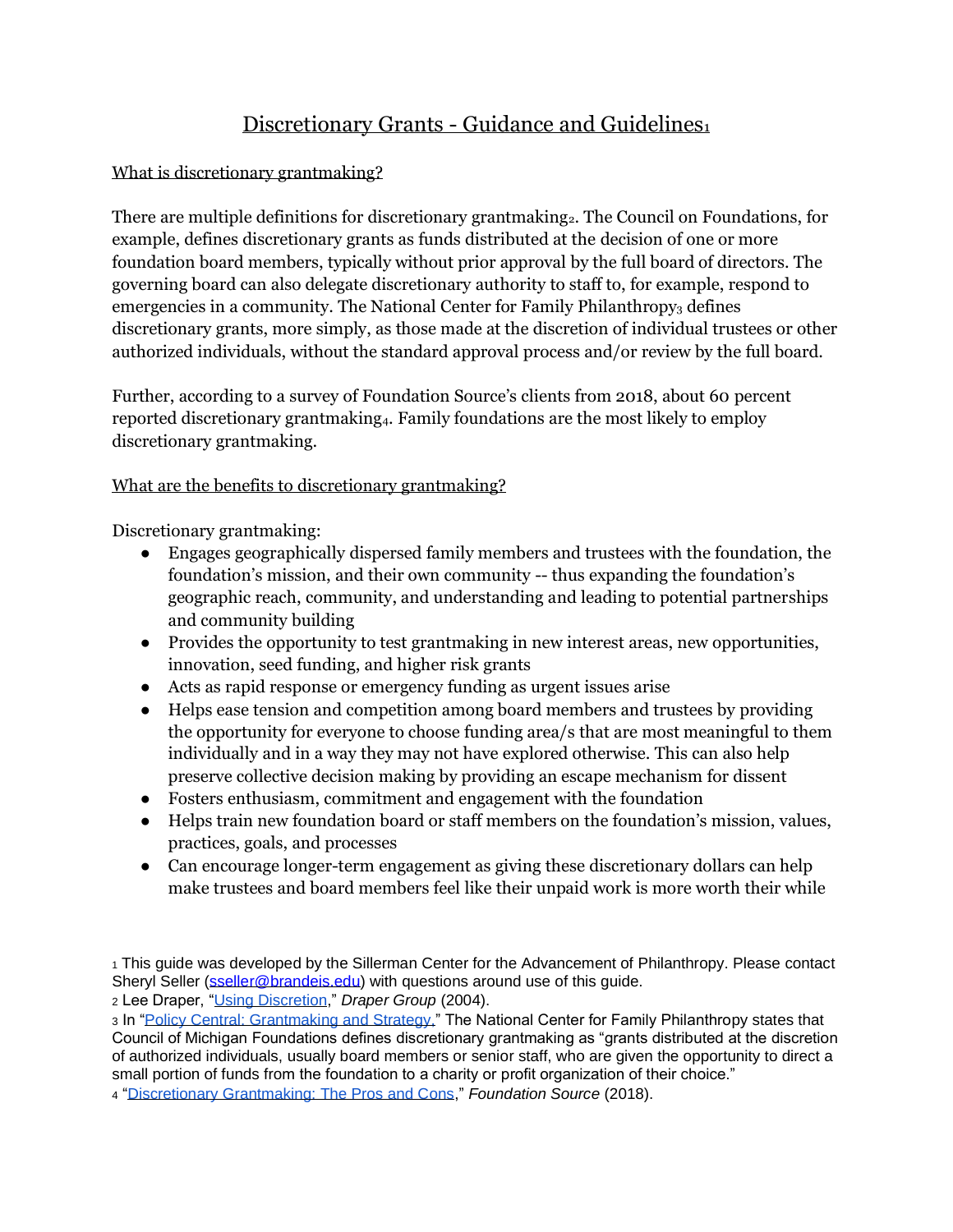#### What are some concerns around discretionary grantmaking?

Discretionary grantmaking:

- May put trustees and family members at odds with one another and be used to avoid collective actions, decision making, and consensus building
- May dilute the foundation's mission/overall impact if there is too much freedom in how discretionary dollars are allocated
- May lead to uncertainty as the dollar amount may fluctuate based on how the market performs any given year, the number of board members or trustees at a given time, or the number of engaged family members.
- May deter personal giving
- May take resources away from current grantees, mission, and focus
- May confuse and alarm the public and nonprofits if discretionary grants do not align with mission and general scope of foundation's work
- May diminish impact due to a lack of accountability
- $\bullet$  May lead to self-dealing<sub>5</sub>

# Recommendations and best practices for discretionary grantmaking

- 1. Develop a short guidance/policy on why the foundation makes discretionary grants, the yearly percentage or dollar amount pulled, anything prohibited, and information on the grant approval process
- 2. Grants should be consistent with the foundation's mission -- or if the mission is too narrow, then at minimum aligned with the foundation's values/goals. Discretionary grantees may not fit into the determined grant categories as neatly, but that is ok.
- 3. If the foundation is concerned that discretionary grantmaking will reduce motivation for family members to make individual donations from their own money then the foundation can institute a 'Matching Gift' policy -- meaning dollars will only be allocated if the trustee/family member also gives equal funding, out of their own money, to the organization of choice
- 4. Perhaps give new board members and/or trustees a time limit for discretionary grants (i.e. they can only make these discretionary grants for 3 years as a learning experience). However, this may look different for the younger family members who are doing this as a learning/family building experience

# *At minimum, a policy on discretionary grantmaking should specify:*

• How much money individuals may designate annually (either a dollar figure or a percentage of the total grantmaking budget)

• Who is eligible for the program (options include the family board members, non-family board members, board chair only, executive director, staff, children of board members, etc.)

<sup>5</sup> Foundation Source defines "self dealing" as "any transaction between a private foundation and a "disqualified person" (foundation insider), except for a few narrow exceptions." For more information on self dealing, see ["Self-Dealing Rules & Penalties,](https://foundationsource.com/manage-your-foundation/private-foundation-self-dealing-rules-penalties-foundation-source/#:~:text=Self%2Ddealing%20is%20any%20transaction,Disqualified%20persons%20include%3A&text=Foundation%20managers%2C%20which%20include%20a,having%20similar%20powers%20or%20responsibilities.)" *Foundation Source*.